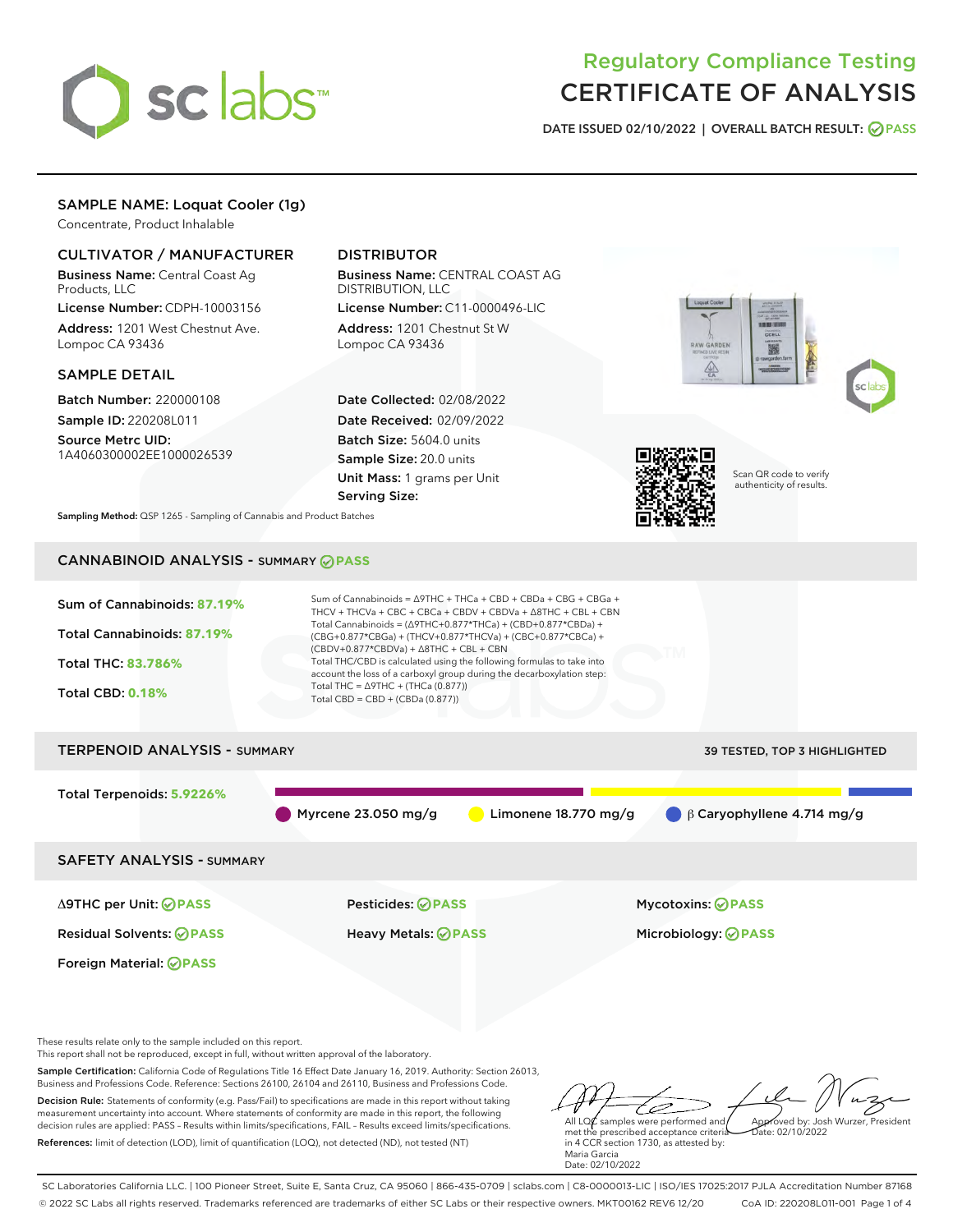

Terpene analysis utilizing gas chromatography-flame ionization detection (GC-



LOQUAT COOLER (1G) | DATE ISSUED 02/10/2022 | OVERALL BATCH RESULT: 2 PASS

TERPENOID TEST RESULTS - 02/10/2022

FID). **Method:** QSP 1192 - Analysis of Terpenoids by GC-FID

#### CANNABINOID TEST RESULTS - 02/09/2022 2 PASS

Tested by high-performance liquid chromatography with diode-array detection (HPLC-DAD). **Method:** QSP 1157 - Analysis of Cannabinoids by HPLC-DAD

#### TOTAL CANNABINOIDS: **87.19%**

Total Cannabinoids (Total THC) + (Total CBD) + (Total CBG) + (Total THCV) + (Total CBC) + (Total CBDV) + ∆8THC + CBL + CBN

TOTAL THC: **83.786%** Total THC (∆9THC+0.877\*THCa)

TOTAL CBD: **0.18%**

Total CBD (CBD+0.877\*CBDa)

TOTAL CBG: 2.123% Total CBG (CBG+0.877\*CBGa)

TOTAL THCV: 0.91% Total THCV (THCV+0.877\*THCVa)

TOTAL CBC: ND Total CBC (CBC+0.877\*CBCa)

TOTAL CBDV: ND Total CBDV (CBDV+0.877\*CBDVa)

| <b>COMPOUND</b>  | LOD/LOQ<br>(mg/g)          | <b>MEASUREMENT</b><br><b>UNCERTAINTY</b><br>(mg/g) | <b>RESULT</b><br>(mg/g) | <b>RESULT</b><br>(%) |
|------------------|----------------------------|----------------------------------------------------|-------------------------|----------------------|
| <b>A9THC</b>     | 0.06 / 0.26                | ±28.822                                            | 837.86                  | 83.786               |
| <b>CBG</b>       | 0.06/0.19                  | ±0.836                                             | 21.23                   | 2.123                |
| <b>THCV</b>      | 0.1 / 0.2                  | ±0.45                                              | 9.1                     | 0.91                 |
| <b>CBN</b>       | 0.1/0.3                    | ±0.12                                              | 1.9                     | 0.19                 |
| <b>CBD</b>       | 0.07/0.29                  | ±0.083                                             | 1.80                    | 0.180                |
| $\triangle$ 8THC | 0.1/0.4                    | N/A                                                | <b>ND</b>               | <b>ND</b>            |
| THCa             | 0.05/0.14                  | N/A                                                | <b>ND</b>               | <b>ND</b>            |
| <b>THCVa</b>     | 0.07/0.20                  | N/A                                                | <b>ND</b>               | <b>ND</b>            |
| <b>CBDa</b>      | 0.02/0.19                  | N/A                                                | <b>ND</b>               | <b>ND</b>            |
| <b>CBDV</b>      | 0.04 / 0.15                | N/A                                                | <b>ND</b>               | <b>ND</b>            |
| <b>CBDVa</b>     | 0.03/0.53                  | N/A                                                | <b>ND</b>               | <b>ND</b>            |
| <b>CBGa</b>      | 0.1/0.2                    | N/A                                                | <b>ND</b>               | <b>ND</b>            |
| <b>CBL</b>       | 0.06 / 0.24                | N/A                                                | <b>ND</b>               | <b>ND</b>            |
| <b>CBC</b>       | 0.2 / 0.5                  | N/A                                                | <b>ND</b>               | <b>ND</b>            |
| <b>CBCa</b>      | 0.07/0.28                  | N/A                                                | <b>ND</b>               | <b>ND</b>            |
|                  | <b>SUM OF CANNABINOIDS</b> |                                                    | 871.9 mg/g              | 87.19%               |

#### **UNIT MASS: 1 grams per Unit**

| ∆9THC per Unit                         | 1100 per-package limit | 837.86 mg/unit | <b>PASS</b> |
|----------------------------------------|------------------------|----------------|-------------|
| <b>Total THC per Unit</b>              |                        | 837.86 mg/unit |             |
| <b>CBD</b> per Unit                    |                        | $1.80$ mg/unit |             |
| <b>Total CBD per Unit</b>              |                        | $1.80$ mg/unit |             |
| <b>Sum of Cannabinoids</b><br>per Unit |                        | 871.9 mg/unit  |             |
| <b>Total Cannabinoids</b><br>per Unit  |                        | 871.9 mg/unit  |             |

| <b>COMPOUND</b>        | LOD/LOQ<br>(mg/g)    | <b>MEASUREMENT</b><br>UNCERTAINTY<br>(mg/g) | <b>RESULT</b><br>(mg/g)                         | <b>RESULT</b><br>(%) |
|------------------------|----------------------|---------------------------------------------|-------------------------------------------------|----------------------|
| <b>Myrcene</b>         | 0.008 / 0.025        | ±0.2973                                     | 23.050                                          | 2.3050               |
| Limonene               | 0.005 / 0.016        | ±0.2684                                     | 18.770                                          | 1.8770               |
| $\beta$ Caryophyllene  | 0.004 / 0.012        | ±0.1678                                     | 4.714                                           | 0.4714               |
| $\beta$ Pinene         | 0.004 / 0.014        | ±0.0333                                     | 2.897                                           | 0.2897               |
| $\alpha$ Pinene        | 0.005 / 0.017        | ±0.0202                                     | 2.352                                           | 0.2352               |
| Linalool               | 0.009 / 0.032        | ±0.0699                                     | 1.840                                           | 0.1840               |
| $\alpha$ Humulene      | 0.009/0.029          | ±0.0372                                     | 1.158                                           | 0.1158               |
| trans-ß-Farnesene      | 0.008 / 0.025        | ±0.0316                                     | 0.891                                           | 0.0891               |
| Ocimene                | 0.011/0.038          | ±0.0282                                     | 0.879                                           | 0.0879               |
| Fenchol                | 0.010 / 0.034        | ±0.0296                                     | 0.764                                           | 0.0764               |
| Terpineol              | 0.016 / 0.055        | ±0.0273                                     | 0.444                                           | 0.0444               |
| Camphene               | 0.005 / 0.015        | ±0.0041                                     | 0.359                                           | 0.0359               |
| Terpinolene            | 0.008 / 0.026        | ±0.0058                                     | 0.285                                           | 0.0285               |
| <b>Borneol</b>         | 0.005 / 0.016        | ±0.0061                                     | 0.146                                           | 0.0146               |
| $\alpha$ Cedrene       | 0.005 / 0.016        | ±0.0043                                     | 0.143                                           | 0.0143               |
| <b>Nerolidol</b>       | 0.009 / 0.028        | ±0.0076                                     | 0.121                                           | 0.0121               |
| Fenchone               | 0.009 / 0.028        | ±0.0035                                     | 0.119                                           | 0.0119               |
| $\alpha$ Bisabolol     | 0.008 / 0.026        | ±0.0052                                     | 0.098                                           | 0.0098               |
| Caryophyllene<br>Oxide | 0.010 / 0.033        | ±0.0030                                     | 0.066                                           | 0.0066               |
| Valencene              | <i>0.009 / 0.030</i> | ±0.0032                                     | 0.046                                           | 0.0046               |
| Guaiol                 | 0.009 / 0.030        | ±0.0021                                     | 0.044                                           | 0.0044               |
| $\gamma$ Terpinene     | 0.006 / 0.018        | ±0.0005                                     | 0.027                                           | 0.0027               |
| Geraniol               | 0.002 / 0.007        | ±0.0006                                     | 0.013                                           | 0.0013               |
| Sabinene               | 0.004 / 0.014        | N/A                                         | <loq< th=""><th><loq< th=""></loq<></th></loq<> | <loq< th=""></loq<>  |
| $\alpha$ Phellandrene  | 0.006 / 0.020        | N/A                                         | <loq< th=""><th><loq< th=""></loq<></th></loq<> | <loq< th=""></loq<>  |
| 3 Carene               | 0.005 / 0.018        | N/A                                         | <loq< th=""><th><loq< th=""></loq<></th></loq<> | <loq< th=""></loq<>  |
| $\alpha$ Terpinene     | 0.005 / 0.017        | N/A                                         | <loq< th=""><th><loq< th=""></loq<></th></loq<> | <loq< th=""></loq<>  |
| p-Cymene               | 0.005 / 0.016        | N/A                                         | <loq< th=""><th><loq< th=""></loq<></th></loq<> | <loq< th=""></loq<>  |
| Sabinene Hydrate       | 0.006 / 0.022        | N/A                                         | <loq< th=""><th><loq< th=""></loq<></th></loq<> | <loq< th=""></loq<>  |
| Eucalyptol             | 0.006 / 0.018        | N/A                                         | ND                                              | ND                   |
| (-)-Isopulegol         | 0.005 / 0.016        | N/A                                         | ND                                              | <b>ND</b>            |
| Camphor                | 0.006 / 0.019        | N/A                                         | ND                                              | <b>ND</b>            |
| Isoborneol             | 0.004 / 0.012        | N/A                                         | ND                                              | ND                   |
| Menthol                | 0.008 / 0.025        | N/A                                         | ND                                              | ND                   |
| Nerol                  | 0.003 / 0.011        | N/A                                         | ND                                              | ND                   |
| Citronellol            | 0.003 / 0.010        | N/A                                         | ND                                              | ND                   |
| $R-(+)$ -Pulegone      | 0.003 / 0.011        | N/A                                         | ND                                              | ND                   |
| <b>Geranyl Acetate</b> | 0.004 / 0.014        | N/A                                         | ND                                              | ND                   |

Cedrol 0.008 / 0.027 N/A ND ND TOTAL TERPENOIDS 59.226 mg/g 5.9226%

SC Laboratories California LLC. | 100 Pioneer Street, Suite E, Santa Cruz, CA 95060 | 866-435-0709 | sclabs.com | C8-0000013-LIC | ISO/IES 17025:2017 PJLA Accreditation Number 87168 © 2022 SC Labs all rights reserved. Trademarks referenced are trademarks of either SC Labs or their respective owners. MKT00162 REV6 12/20 CoA ID: 220208L011-001 Page 2 of 4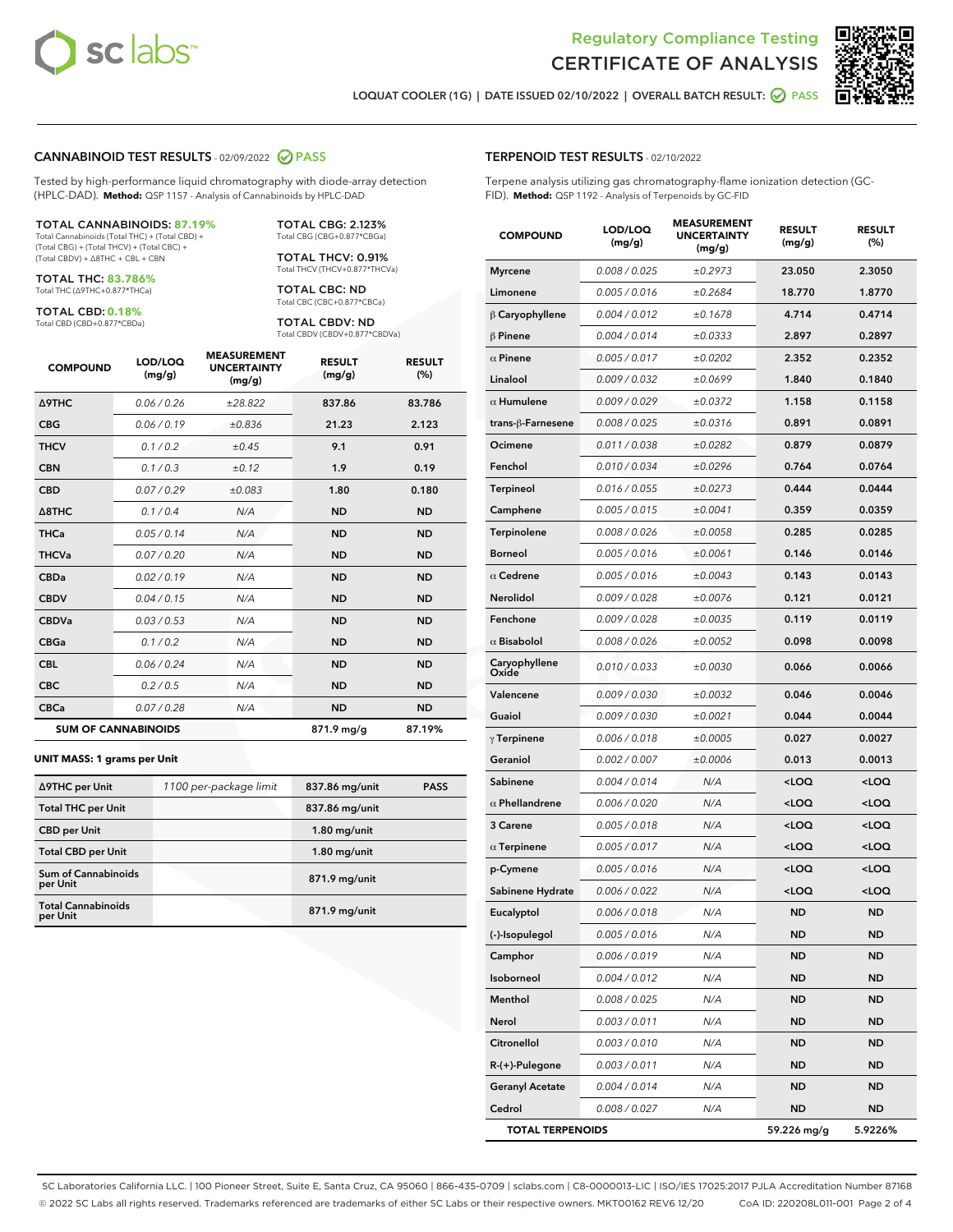



LOQUAT COOLER (1G) | DATE ISSUED 02/10/2022 | OVERALL BATCH RESULT: @ PASS

# CATEGORY 1 PESTICIDE TEST RESULTS - 02/10/2022 2 PASS

Pesticide and plant growth regulator analysis utilizing high-performance liquid chromatography-mass spectrometry (HPLC-MS) or gas chromatography-mass spectrometry (GC-MS). \*GC-MS utilized where indicated. **Method:** QSP 1212 - Analysis of Pesticides and Mycotoxins by LC-MS or QSP 1213 - Analysis of Pesticides by GC-MS

| <b>COMPOUND</b>             | LOD/LOQ<br>$(\mu g/g)$ | <b>ACTION</b><br><b>LIMIT</b><br>$(\mu g/g)$ | <b>MEASUREMENT</b><br><b>UNCERTAINTY</b><br>$(\mu g/g)$ | <b>RESULT</b><br>$(\mu g/g)$ | <b>RESULT</b> |
|-----------------------------|------------------------|----------------------------------------------|---------------------------------------------------------|------------------------------|---------------|
| Aldicarb                    | 0.03 / 0.08            | $\geq$ LOD                                   | N/A                                                     | <b>ND</b>                    | <b>PASS</b>   |
| Carbofuran                  | 0.02 / 0.05            | ≥ LOD                                        | N/A                                                     | <b>ND</b>                    | <b>PASS</b>   |
| Chlordane*                  | 0.03 / 0.08            | ≥ LOD                                        | N/A                                                     | <b>ND</b>                    | <b>PASS</b>   |
| Chlorfenapyr*               | 0.03/0.10              | ≥ LOD                                        | N/A                                                     | <b>ND</b>                    | <b>PASS</b>   |
| Chlorpyrifos                | 0.02/0.06              | $>$ LOD                                      | N/A                                                     | <b>ND</b>                    | <b>PASS</b>   |
| Coumaphos                   | 0.02 / 0.07            | $\geq$ LOD                                   | N/A                                                     | <b>ND</b>                    | <b>PASS</b>   |
| Daminozide                  | 0.02/0.07              | $>$ LOD                                      | N/A                                                     | <b>ND</b>                    | <b>PASS</b>   |
| <b>DDVP</b><br>(Dichlorvos) | 0.03/0.09              | $\geq$ LOD                                   | N/A                                                     | <b>ND</b>                    | <b>PASS</b>   |
| <b>Dimethoate</b>           | 0.03/0.08              | $\geq$ LOD                                   | N/A                                                     | <b>ND</b>                    | <b>PASS</b>   |
| Ethoprop(hos)               | 0.03/0.10              | $>$ LOD                                      | N/A                                                     | <b>ND</b>                    | <b>PASS</b>   |
| Etofenprox                  | 0.02 / 0.06            | $\geq$ LOD                                   | N/A                                                     | <b>ND</b>                    | <b>PASS</b>   |
| Fenoxycarb                  | 0.03 / 0.08            | $\geq$ LOD                                   | N/A                                                     | <b>ND</b>                    | <b>PASS</b>   |
| Fipronil                    | 0.03 / 0.08            | $\geq$ LOD                                   | N/A                                                     | <b>ND</b>                    | <b>PASS</b>   |
| Imazalil                    | 0.02 / 0.06            | $>$ LOD                                      | N/A                                                     | <b>ND</b>                    | <b>PASS</b>   |
| <b>Methiocarb</b>           | 0.02 / 0.07            | ≥ LOD                                        | N/A                                                     | <b>ND</b>                    | <b>PASS</b>   |
| Methyl<br>parathion         | 0.03/0.10              | $\geq$ LOD                                   | N/A                                                     | <b>ND</b>                    | <b>PASS</b>   |
| <b>Mevinphos</b>            | 0.03/0.09              | $\geq$ LOD                                   | N/A                                                     | <b>ND</b>                    | <b>PASS</b>   |
| Paclobutrazol               | 0.02 / 0.05            | $\geq$ LOD                                   | N/A                                                     | <b>ND</b>                    | <b>PASS</b>   |
| Propoxur                    | 0.03/0.09              | $>$ LOD                                      | N/A                                                     | <b>ND</b>                    | <b>PASS</b>   |
| Spiroxamine                 | 0.03 / 0.08            | $\geq$ LOD                                   | N/A                                                     | <b>ND</b>                    | <b>PASS</b>   |
| Thiacloprid                 | 0.03/0.10              | $\geq$ LOD                                   | N/A                                                     | <b>ND</b>                    | <b>PASS</b>   |
|                             |                        |                                              |                                                         |                              |               |

# CATEGORY 2 PESTICIDE TEST RESULTS - 02/10/2022 2 PASS

| <b>COMPOUND</b>          | LOD/LOQ<br>$(\mu g/g)$ | <b>ACTION</b><br>LIMIT<br>$(\mu g/g)$ | <b>MEASUREMENT</b><br><b>UNCERTAINTY</b><br>$(\mu g/g)$ | <b>RESULT</b><br>$(\mu g/g)$ | <b>RESULT</b> |
|--------------------------|------------------------|---------------------------------------|---------------------------------------------------------|------------------------------|---------------|
| Abamectin                | 0.03/0.10              | 0.1                                   | N/A                                                     | <b>ND</b>                    | <b>PASS</b>   |
| Acephate                 | 0.02/0.07              | 0.1                                   | N/A                                                     | <b>ND</b>                    | <b>PASS</b>   |
| Acequinocyl              | 0.02/0.07              | 0.1                                   | N/A                                                     | <b>ND</b>                    | <b>PASS</b>   |
| Acetamiprid              | 0.02 / 0.05            | 0.1                                   | N/A                                                     | <b>ND</b>                    | <b>PASS</b>   |
| Azoxystrobin             | 0.02/0.07              | 0.1                                   | N/A                                                     | <b>ND</b>                    | <b>PASS</b>   |
| <b>Bifenazate</b>        | 0.01/0.04              | 0.1                                   | N/A                                                     | <b>ND</b>                    | <b>PASS</b>   |
| <b>Bifenthrin</b>        | 0.02 / 0.05            | 3                                     | N/A                                                     | <b>ND</b>                    | <b>PASS</b>   |
| <b>Boscalid</b>          | 0.03/0.09              | 0.1                                   | N/A                                                     | <b>ND</b>                    | <b>PASS</b>   |
| Captan                   | 0.19/0.57              | 0.7                                   | N/A                                                     | <b>ND</b>                    | <b>PASS</b>   |
| Carbaryl                 | 0.02/0.06              | 0.5                                   | N/A                                                     | <b>ND</b>                    | <b>PASS</b>   |
| Chlorantranilip-<br>role | 0.04/0.12              | 10                                    | N/A                                                     | <b>ND</b>                    | <b>PASS</b>   |
| Clofentezine             | 0.03/0.09              | 0.1                                   | N/A                                                     | <b>ND</b>                    | <b>PASS</b>   |

| <b>CATEGORY 2 PESTICIDE TEST RESULTS</b> - 02/10/2022 continued |
|-----------------------------------------------------------------|
|-----------------------------------------------------------------|

| <b>COMPOUND</b>               | LOD/LOQ<br>(µg/g) | <b>ACTION</b><br>LIMIT<br>$(\mu g/g)$ | <b>MEASUREMENT</b><br><b>UNCERTAINTY</b><br>$(\mu g/g)$ | <b>RESULT</b><br>(µg/g) | <b>RESULT</b> |
|-------------------------------|-------------------|---------------------------------------|---------------------------------------------------------|-------------------------|---------------|
| Cyfluthrin                    | 0.12 / 0.38       | $\overline{2}$                        | N/A                                                     | <b>ND</b>               | <b>PASS</b>   |
| Cypermethrin                  | 0.11 / 0.32       | $\mathcal{I}$                         | N/A                                                     | <b>ND</b>               | <b>PASS</b>   |
| Diazinon                      | 0.02 / 0.05       | 0.1                                   | N/A                                                     | ND                      | <b>PASS</b>   |
| Dimethomorph                  | 0.03 / 0.09       | $\overline{2}$                        | N/A                                                     | <b>ND</b>               | <b>PASS</b>   |
| Etoxazole                     | 0.02 / 0.06       | 0.1                                   | N/A                                                     | <b>ND</b>               | <b>PASS</b>   |
| Fenhexamid                    | 0.03 / 0.09       | 0.1                                   | N/A                                                     | <b>ND</b>               | <b>PASS</b>   |
| Fenpyroximate                 | 0.02 / 0.06       | 0.1                                   | N/A                                                     | <b>ND</b>               | <b>PASS</b>   |
| Flonicamid                    | 0.03/0.10         | 0.1                                   | N/A                                                     | <b>ND</b>               | <b>PASS</b>   |
| Fludioxonil                   | 0.03/0.10         | 0.1                                   | N/A                                                     | <b>ND</b>               | <b>PASS</b>   |
| Hexythiazox                   | 0.02 / 0.07       | 0.1                                   | N/A                                                     | <b>ND</b>               | <b>PASS</b>   |
| Imidacloprid                  | 0.04 / 0.11       | 5                                     | N/A                                                     | <b>ND</b>               | <b>PASS</b>   |
| Kresoxim-methyl               | 0.02 / 0.07       | 0.1                                   | N/A                                                     | <b>ND</b>               | <b>PASS</b>   |
| <b>Malathion</b>              | 0.03 / 0.09       | 0.5                                   | N/A                                                     | ND                      | <b>PASS</b>   |
| Metalaxyl                     | 0.02 / 0.07       | $\overline{2}$                        | N/A                                                     | <b>ND</b>               | <b>PASS</b>   |
| Methomyl                      | 0.03 / 0.10       | 1                                     | N/A                                                     | <b>ND</b>               | <b>PASS</b>   |
| Myclobutanil                  | 0.03 / 0.09       | 0.1                                   | N/A                                                     | ND                      | <b>PASS</b>   |
| <b>Naled</b>                  | 0.02 / 0.07       | 0.1                                   | N/A                                                     | <b>ND</b>               | <b>PASS</b>   |
| Oxamyl                        | 0.04 / 0.11       | 0.5                                   | N/A                                                     | <b>ND</b>               | <b>PASS</b>   |
| Pentachloronitro-<br>benzene* | 0.03 / 0.09       | 0.1                                   | N/A                                                     | <b>ND</b>               | <b>PASS</b>   |
| Permethrin                    | 0.04 / 0.12       | 0.5                                   | N/A                                                     | ND                      | <b>PASS</b>   |
| Phosmet                       | 0.03 / 0.10       | 0.1                                   | N/A                                                     | <b>ND</b>               | <b>PASS</b>   |
| Piperonylbu-<br>toxide        | 0.02 / 0.07       | 3                                     | N/A                                                     | <b>ND</b>               | <b>PASS</b>   |
| Prallethrin                   | 0.03 / 0.08       | 0.1                                   | N/A                                                     | ND                      | <b>PASS</b>   |
| Propiconazole                 | 0.02 / 0.07       | 0.1                                   | N/A                                                     | <b>ND</b>               | <b>PASS</b>   |
| Pyrethrins                    | 0.04 / 0.12       | 0.5                                   | N/A                                                     | <b>ND</b>               | <b>PASS</b>   |
| Pyridaben                     | 0.02 / 0.07       | 0.1                                   | N/A                                                     | ND                      | <b>PASS</b>   |
| Spinetoram                    | 0.02 / 0.07       | 0.1                                   | N/A                                                     | <b>ND</b>               | <b>PASS</b>   |
| Spinosad                      | 0.02 / 0.07       | 0.1                                   | N/A                                                     | <b>ND</b>               | <b>PASS</b>   |
| Spiromesifen                  | 0.02 / 0.05       | 0.1                                   | N/A                                                     | <b>ND</b>               | <b>PASS</b>   |
| Spirotetramat                 | 0.02 / 0.06       | 0.1                                   | N/A                                                     | ND                      | <b>PASS</b>   |
| Tebuconazole                  | 0.02 / 0.07       | 0.1                                   | N/A                                                     | ND                      | <b>PASS</b>   |
| Thiamethoxam                  | 0.03 / 0.10       | 5                                     | N/A                                                     | ND                      | <b>PASS</b>   |
| Trifloxystrobin               | 0.03 / 0.08       | 0.1                                   | N/A                                                     | ND                      | <b>PASS</b>   |

SC Laboratories California LLC. | 100 Pioneer Street, Suite E, Santa Cruz, CA 95060 | 866-435-0709 | sclabs.com | C8-0000013-LIC | ISO/IES 17025:2017 PJLA Accreditation Number 87168 © 2022 SC Labs all rights reserved. Trademarks referenced are trademarks of either SC Labs or their respective owners. MKT00162 REV6 12/20 CoA ID: 220208L011-001 Page 3 of 4